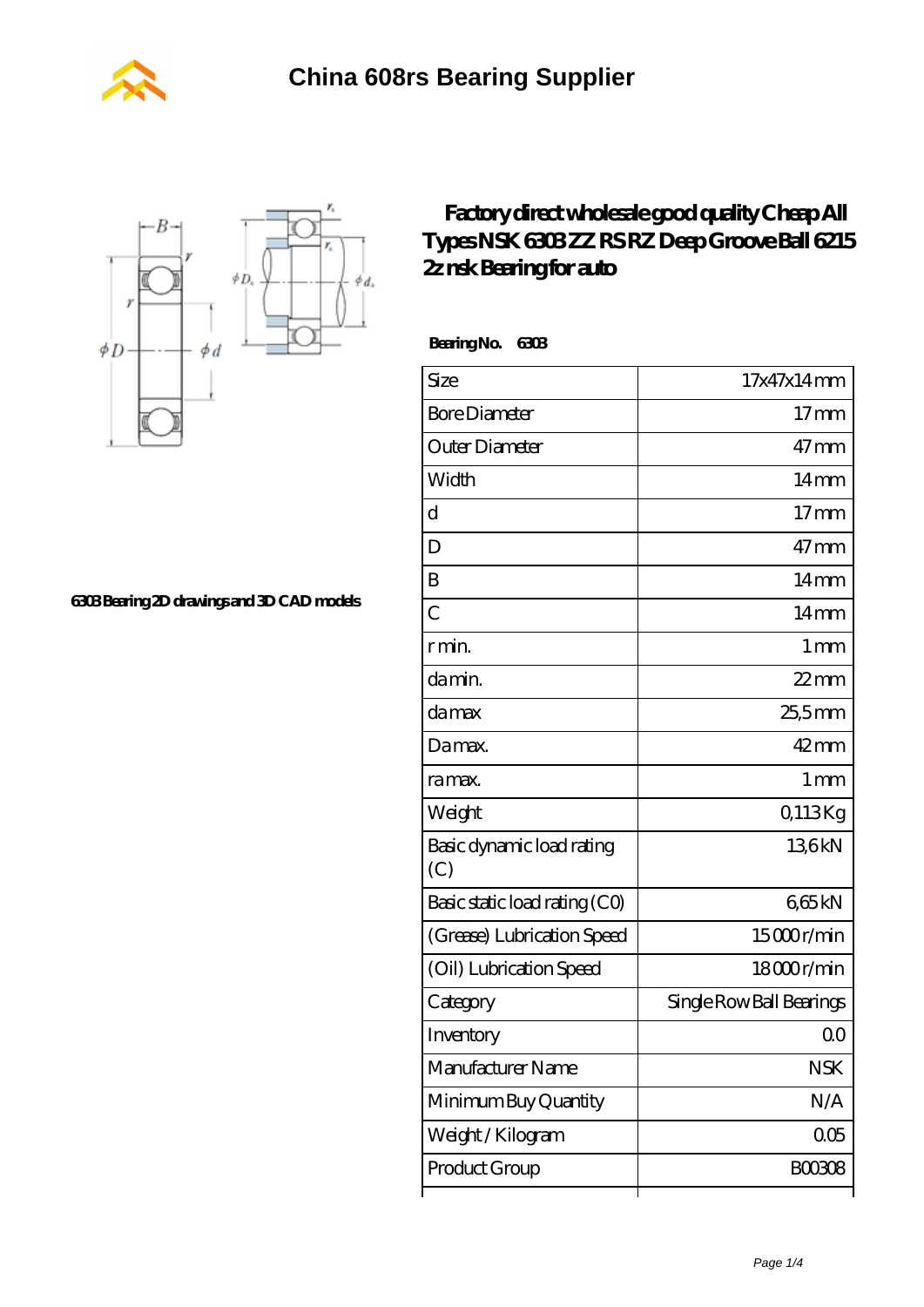

## **[China 608rs Bearing Supplier](https://m.wanatahschool.com)**

| Enclosure                          | Open                                                                                                                                                                        |
|------------------------------------|-----------------------------------------------------------------------------------------------------------------------------------------------------------------------------|
| Precision Class                    | ABEC 1   ISO PO                                                                                                                                                             |
| Maximum Capacity / Filling<br>Slot | No                                                                                                                                                                          |
| Rolling Element                    | <b>Ball Bearing</b>                                                                                                                                                         |
| Snap Ring                          | No                                                                                                                                                                          |
| <b>Internal Special Features</b>   | No                                                                                                                                                                          |
| Cage Material                      | Steel                                                                                                                                                                       |
| Internal Clearance                 | CO-Medium                                                                                                                                                                   |
| Inch - Metric                      | Metric                                                                                                                                                                      |
| Long Description                   | 17MM Bore; 47MM<br>Outside Diameter; 14MM<br>Outer Race Diameter;<br>Open; Ball Bearing; ABEC 1<br>ISO PQ No Filling Slot; No<br>Snap Ring, No Internal<br>Special Features |
| Category                           | Single Row Ball Bearing                                                                                                                                                     |
| <b>UNSPSC</b>                      | 31171504                                                                                                                                                                    |
| Harmonized Tariff Code             | 8482105068                                                                                                                                                                  |
| Noun                               | Bearing                                                                                                                                                                     |
| <b>Keyword String</b>              | Ball                                                                                                                                                                        |
| Manufacturer URL                   | http://www.nskamericas.co<br>ш                                                                                                                                              |
| Manufacturer Item Number           | 6303                                                                                                                                                                        |
| Weight/LBS                         | Q <sub>11</sub>                                                                                                                                                             |
| Outside Diameter                   | 1.85 Inch   47 Millimeter                                                                                                                                                   |
| Outer Race Width                   | 0.551 Inch   14 Millimeter                                                                                                                                                  |
| Bore                               | 0669Inch   17 Millimeter                                                                                                                                                    |
| bore diameter:                     | $17$ mm                                                                                                                                                                     |
| internal clearance:                | CO                                                                                                                                                                          |
| outside diameter:                  | $47$ mm                                                                                                                                                                     |
| dynamic load capacity:             | 13600N                                                                                                                                                                      |
| overall width:                     | $14 \text{mm}$                                                                                                                                                              |
| precision rating                   | ABEC 1, PO                                                                                                                                                                  |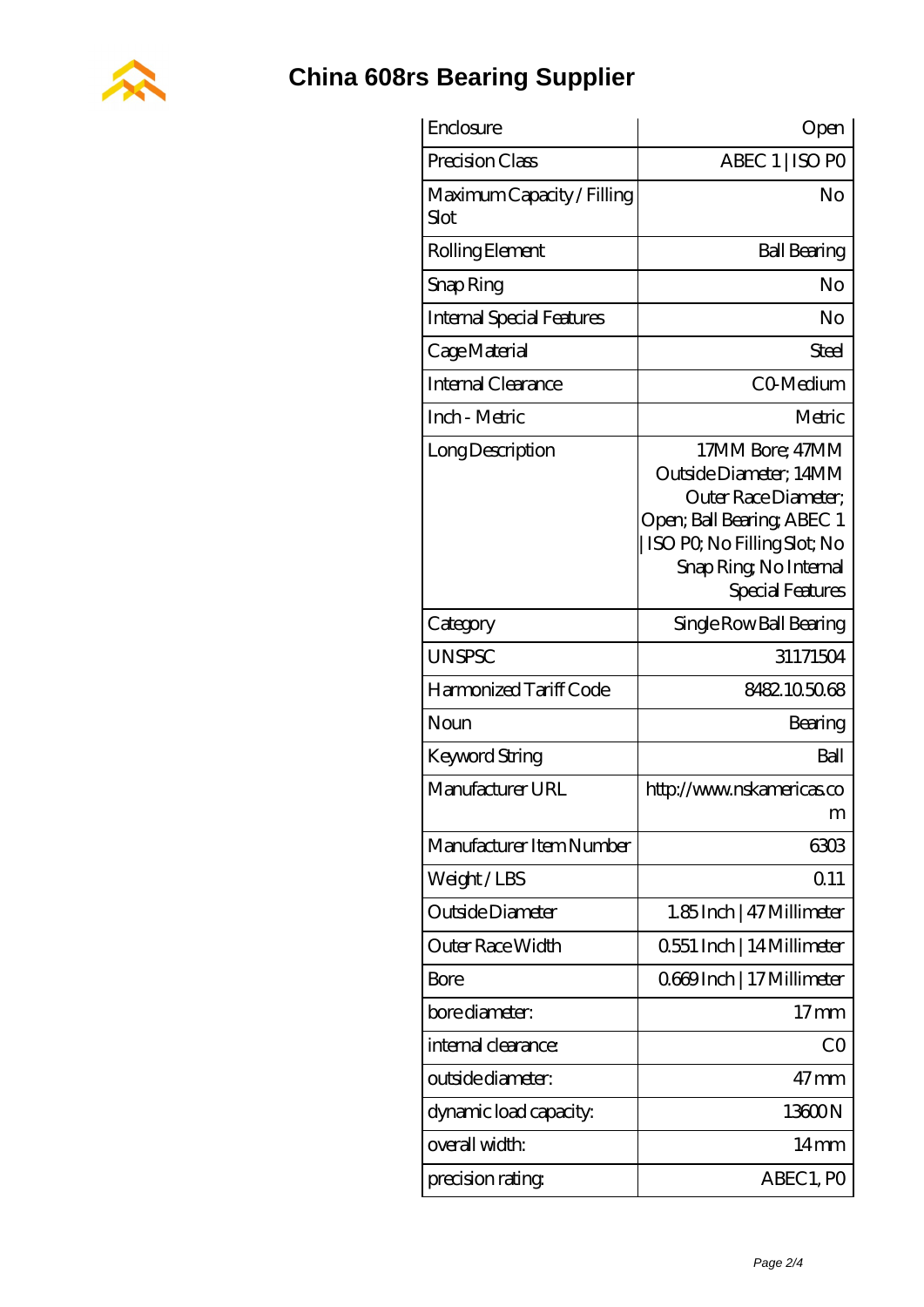

| bore type:           | Round                    |
|----------------------|--------------------------|
| finish/coating       | Uncoated                 |
| closure type:        | Open                     |
| cage material:       | Steel Cage               |
| rowtype & fill slot: | Single Row Non-Fill Slot |
| maximum rpm:         | 18000rpm                 |
| snap ring included:  | Without Snap Ring        |
| <b>SRI</b>           | 441                      |
| hidYobi              | 6303                     |
| LangID               | 1                        |
| D                    | 47                       |
| <b>SREX</b>          | 004                      |
| B                    | 14                       |
| damin                | 22                       |
| hidTable             | ecat_NSRDGB              |
| Oil rpm              | 18000                    |
| <b>SRE</b>           | 463                      |
| mass                 | 0113                     |
| GRS rpm              | 15000                    |
| ra                   | 1                        |
| <b>SRIX</b>          | 002                      |
| D a                  | 42                       |
| <b>SRIN</b>          | $\left( \ \right)$       |
| CO                   | 665                      |
| fo                   | 124                      |
| <b>SREN</b>          | O                        |
| DE                   | 41.731                   |
| Prod_Type3           | DGBB_SR_OT               |
| DA_                  | 8731                     |
| bomp                 | Ο                        |
| $Z_{-}$              | 7                        |
| yobi                 | 6303                     |
|                      |                          |